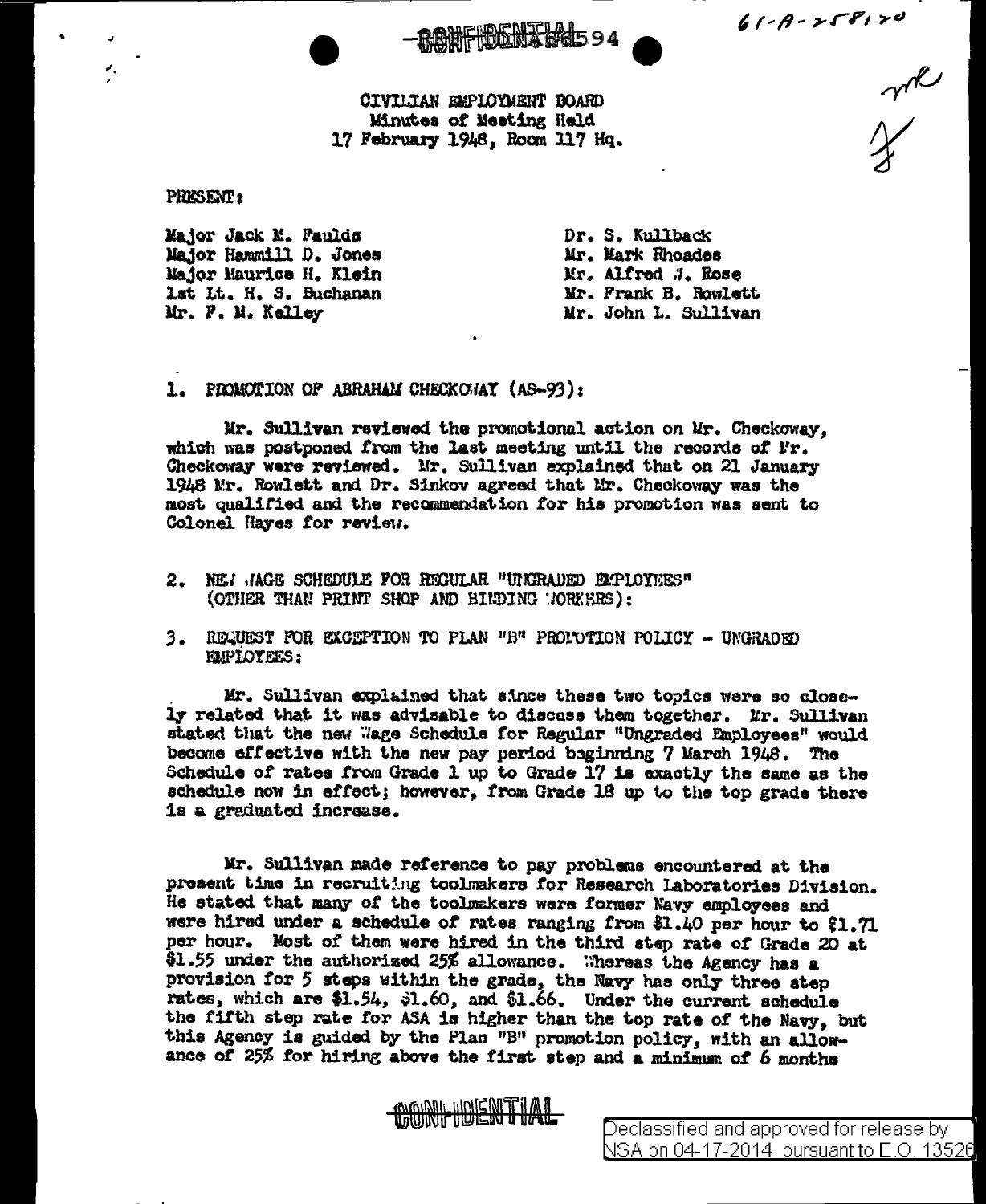

service for promotion. Mr. Sullivan stated that the new schedule does help to correct the situation of the toolmakers in some respects because it does "up" the individual grade, although it does not overcome the pay problem entirely. Listed below are the old rates compared with the new:  $\mathbf{w}$ 

|                    | ASA Old Rate | ASA New Rate | <b>INKYY</b><br><b>Existing Rate</b> |
|--------------------|--------------|--------------|--------------------------------------|
| <b>First Step</b>  | \$1.40       | \$1.43       | \$1.54                               |
| <b>Second</b><br>Ħ | 1.47         | 1.51         | 1.60                                 |
| Phird<br>11        | 1.55         | 1.59         | 1,66                                 |
| <b>Fourth</b><br>Ħ | 1.63         | 1.67         | $\rightarrow$                        |
| Fifth<br>Ħ         | 1.71         | 1.75         |                                      |

Mr. Sullivan quoted from the ASP Manual for ungraded employees still in effect: "No merit increases will be made within six months after date of original appointment; thereafter, merit increases will not be made more frequently than at six month intervals."

Mr. Kelley of Research Laboratories Division explained that \$1.66 for first class toolmaker is the top step in the Navy, and the Navy can hire them at the top step. He also stated that in the Navy only three months is required before a toolmaker can be promoted to the second step, and six months for promotion to the third step which is the top of the grade. Mr. Sullivan stated that if approval could be obtained from the Department of the Army to promote from step 3 to step 4 within three months, the problem could possibly be overcome.

Mr. Sullivan asked for the opinions of the Board as to whether or not it would be advisable to go to the Department of the Army and ask for an exception to the current policy. It would not be the intent to use the exception for all ungraded jobs.

It was agreed by the Board that Mr. Sullivan contact the Department of the Army as he saw fit and discuss and. if necessary, request the exception. Mr. Sullivan said that he would expedite the matter.

## 4. TRAINING COURSE - REVISED UNIFORM EFFICIENCY RATING SYSTEM -GRADED EMPLOYEES:

**WONFTDENTIAL** 

Mr. Sullivan announced that Personnel and Training Branch had mapped out an extensive training course on efficiency rating in order to familiarize all those concerned with revisions to uniform efficiency rating system and to refresh the minds of raters and reviewers. This course will be conducted prior to March 31.